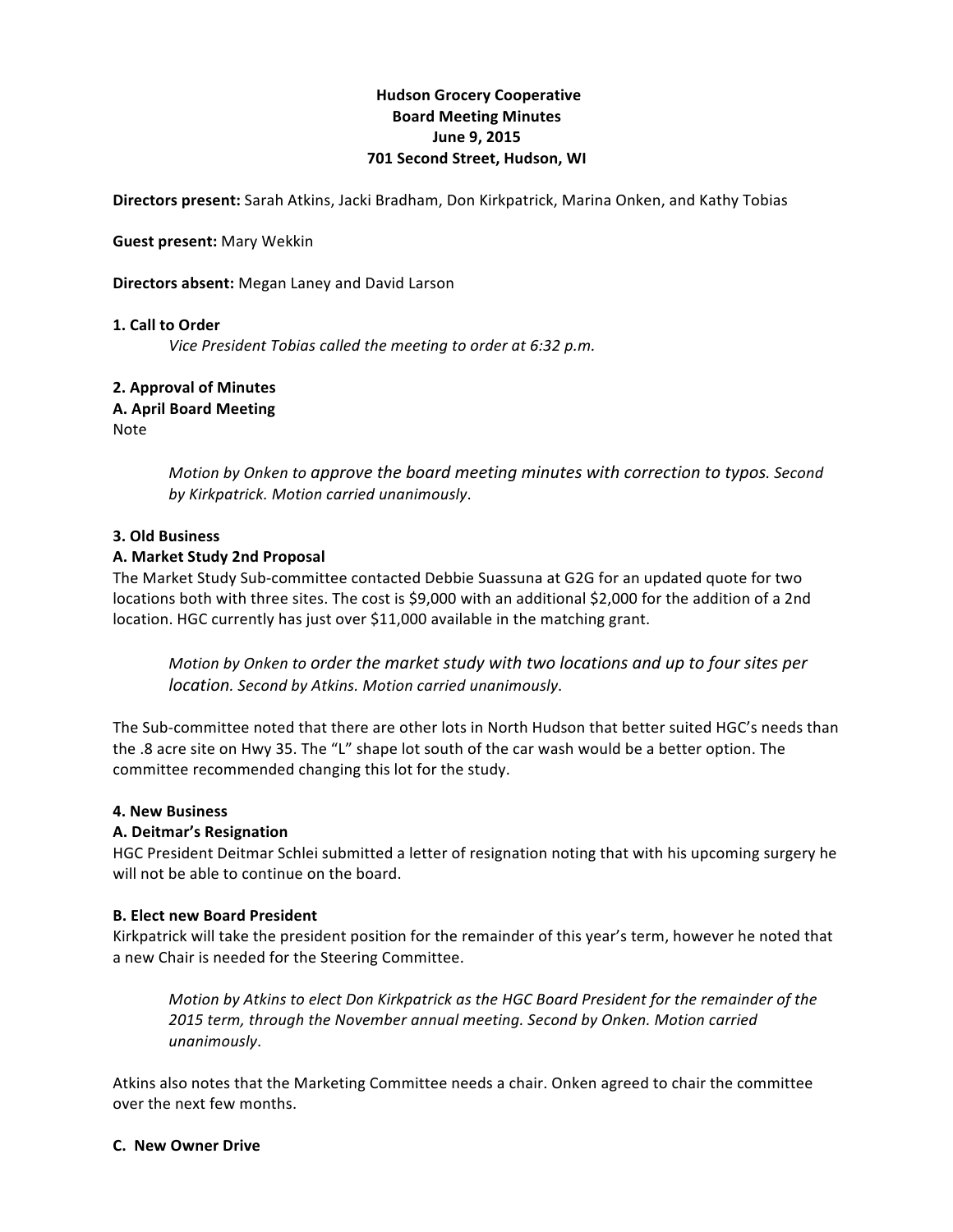The Owner Drive social has been set for July 28 at the Postmark Grille. This gives HGC an opportunity to market this event in the 4th of July parade and at the RiverFest booth on July 23rd. Postmark has offered a burger special for this event.

# **C.! Financial!Study!**

There is a need to find a qualified person to conduct HGC's financial study (or pro forma). Onken noted that G2G recommends resources for qualified people for this work. It was also suggested that HGC Owner Jill Burchill may be able to offer some guidance with this and it was suggested that she be asked to act as the liaison for the pro forma.

The market study and pro forma and needed to provide information the HGC's business plan.

# **5.!Board!Reports**

**A. President's Report** - None

# **B. Vice President** - None

# **C.!Treasurer**

Atkins noted a current balance of \$18,500.

## **D. Secretary - None**

# **E. Other Director's Report - None**

## **6. Committee!Reports**

**A. Fundraising & Finance** – None

# **B.!Ownership &!Volunteer**

7 new HGC ownership applications were presented to the Board.

- 313 Rebecca Peters & Frank Mooth
- 314 Susan Brouillette & Jon Bosler
- 315 Jane & Anthony Zappa
- 316 Marc!Zappa
- 317 Jennifer Holt & Mike Thomas
- 318 Genie T. Ebertz
- 319 Carrie & Foin Breadon

*Motion by Kirkpatrick to approve 7 new HGC ownership applications. Second by Atkins. Motion carried%unanimously*.

## **C.!Marketing!&!Communications**

Onkin noted that the Marketing Committee worked on verbiage to clarify HGC's message to volunteers, so all are sharing consistence message.

Post on Facebook are planned to lead up to the July 28th owner drive.

The booth at Ciranda's open house for Yellowstone Trail was successful with three new owners, 12 emails collected and six t-shirts sold.

## **D.!Steering**

Kirkpatrick noted that board education should be a priority and a board retreat is needed.